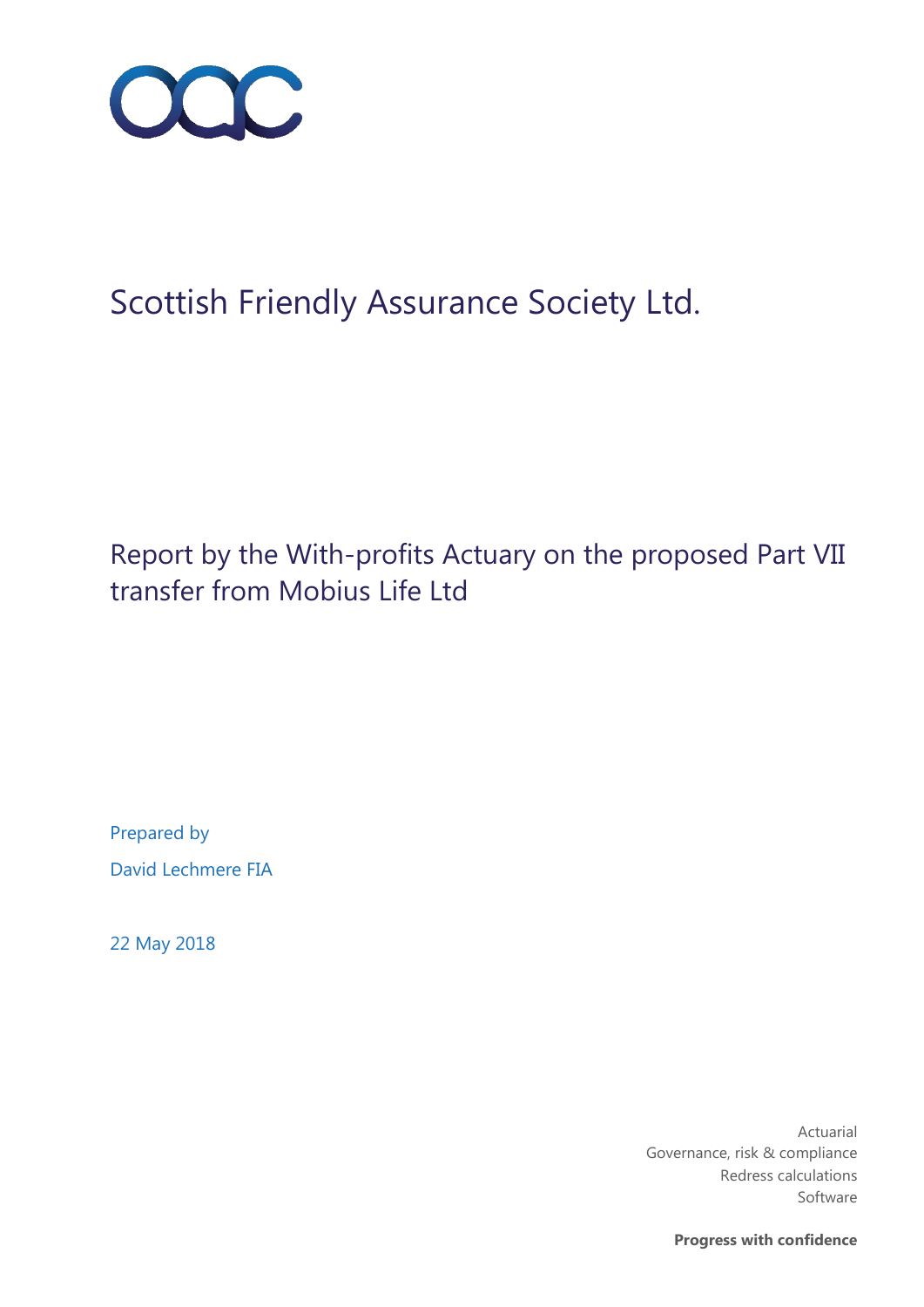### **Contents**

| $\mathbf{1}$ .                                              | Introduction                                    | 1              |
|-------------------------------------------------------------|-------------------------------------------------|----------------|
| 2.                                                          | <b>Background information</b>                   | 3              |
| 3.                                                          | Summary of the Scheme                           | $\overline{4}$ |
| 4.                                                          | The Effect of the Scheme - Security             | 6              |
| 5.                                                          | The Effect of the Scheme - Benefit Expectations | 8              |
| 6.                                                          | Conclusion                                      | 11             |
| Appendix 1 – Documents Reviewed                             |                                                 | 12             |
| Appendix 2 - Impact of Scheme on Pillar 1 solvency position |                                                 |                |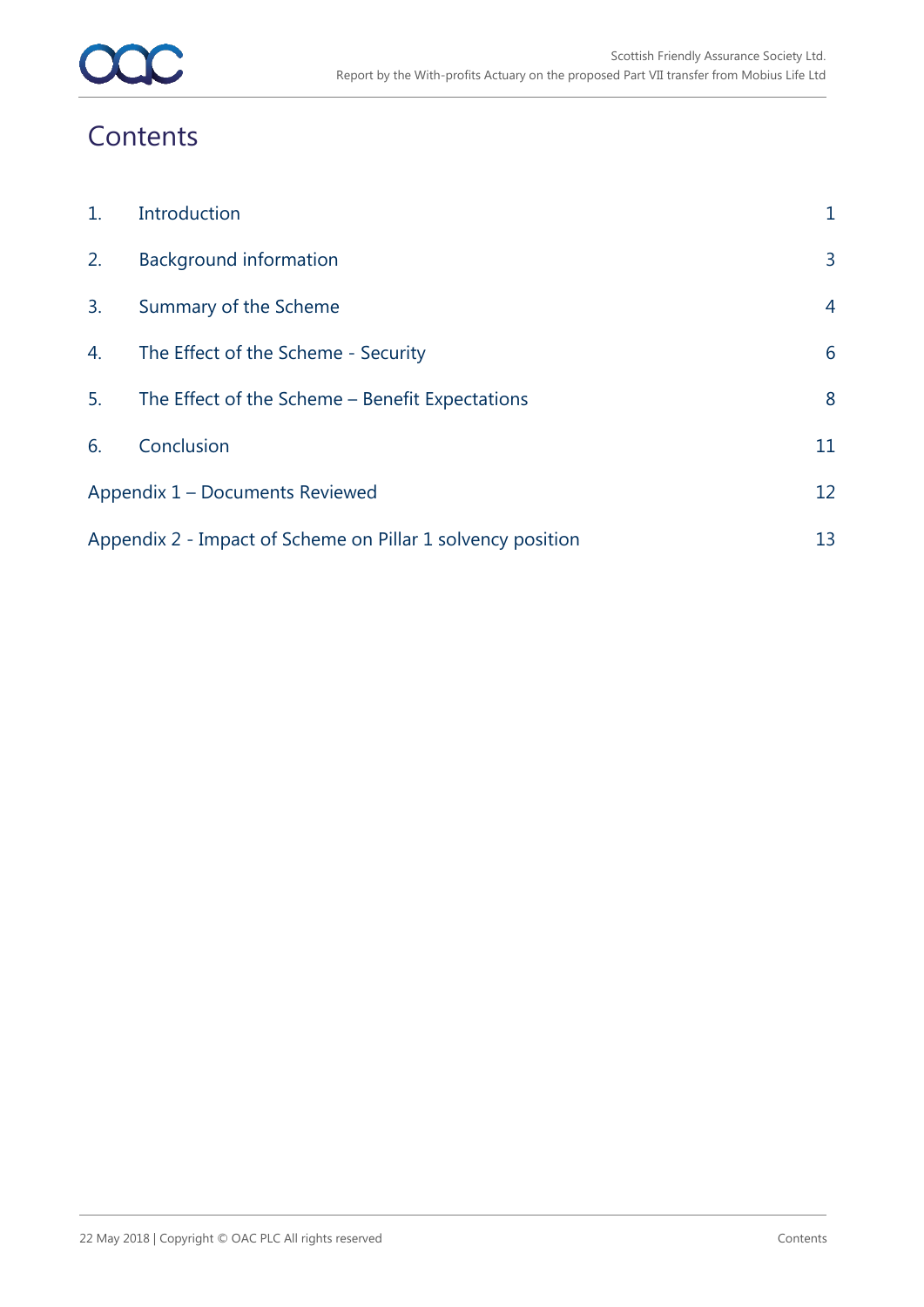### 1. Introduction

1.1. I have been requested by Scottish Friendly Assurance Society Limited (SF) to prepare a report in my capacity of With-profits Actuary on the proposed transfer of a block of long-term insurance business (known as 'Carter') from Mobius Life Ltd (Mobius) to SF, and to consider the impact of the proposed Scheme on the benefit expectations of the existing policyholders of SF at the date of transfer, the future security of these benefits and the principles to treat customers fairly and manage conflicts of interest. The transfer will be achieved by a Scheme of Transfer pursuant to Section 109(1) of the Financial Services and Markets Act (FSMA).

### Purpose

- 1.2. The purpose of the Scheme is to transfer the block of long-term insurance business from Mobius into SF.
- 1.3. I understand that it is the intention of SF and Mobius to make an application to the High Court under Section 107 of the FSMA for an Order under Section 111 sanctioning the Scheme and making provision under Section 112 for its implementation.
- 1.4. I understand that a copy of this Report will accompany the application to the High Court for the Scheme to be sanctioned and will be sent to the PRA and the FCA. I am aware that in accordance with the relevant applicable legislation, copies of this Report may be made available to policyholders and all other parties affected by the Transfer.

### Credentials and Declaration of Interest

- 1.5. I qualified in 1982 as a Fellow of the Institute of Actuaries. I hold current practising certificates as a Chief Actuary (Life), Chief Actuary (Life Non-Directive) and With-Profits Actuary. I have been the with-profits actuary of SF since 15 March 2010 and before that I filled the role of the Independent Person with respect to with-profits governance for the years 2006 to 2009.
- 1.6. I have no financial interest in Mobius and no financial interest in SF apart from the fees payable to my employer for my services as with-profits actuary. I do not hold policies with either company.
- 1.7. I have been engaged by SF to produce this report under the existing terms of business with my employer, OAC plc. The conclusions described in this Report are mine.

### Scope and Access to Information

- 1.8. The scope of my report is to review the Scheme to ensure that the interests of the existing SF members are not adversely affected by the proposal. This includes both with-profits and non-profit policyholders and policyholders in the existing sub funds.
- 1.9. In preparing this report I have had full access to documents held by SF. I have been provided with all the information which I have requested and had all my questions answered.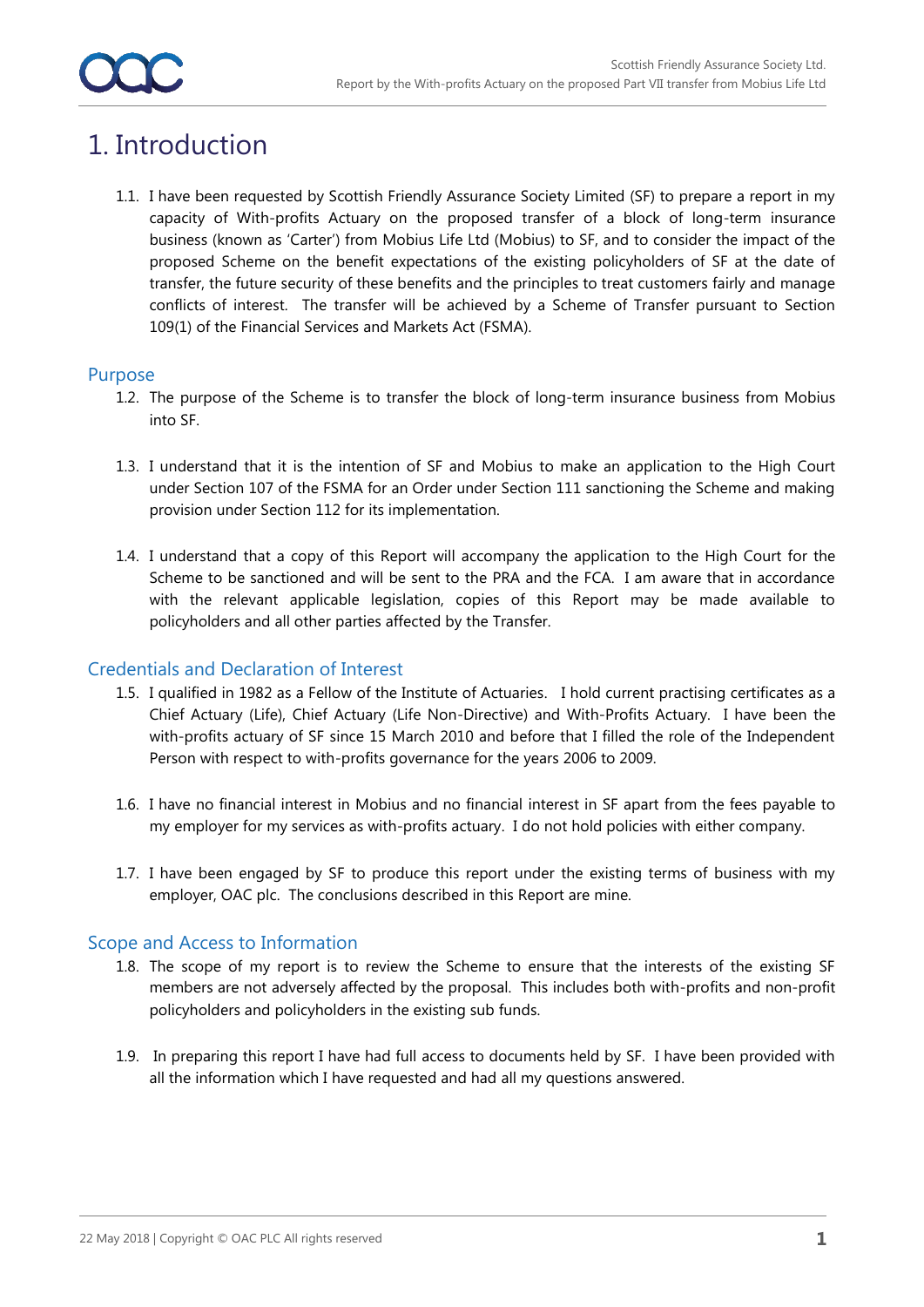### **Compliance**

- 1.10. The proposed Transfer is within the Scope and Authority of the Technical Actuarial Standards published by the Financial Reporting Council and therefore my report is required to comply with those standards. The relevant standards are TAS 100 and TAS 200.
- 1.11. In terms of Data and Modelling I have relied on the information provided to me by SF. I have reviewed the results to ensure they are reasonable. The conclusions drawn are my own and I believe that the report complies with TAS 100 and TAS 200 in all respects.
- 1.12. The report has also been subject to review by the Actuarial Team at Scottish Friendly and to peer review by an actuary within OAC who has not been directly involved in the process. No issues were raised by that review and I am satisfied that the processes are compliant with the requirements of Actuarial Practice Standard X2.

### Reliances and Limitations

- 1.13. I have relied on the accuracy of the information which has been supplied to me, particularly where that information was in published documents such as the statutory returns. I have reviewed the calculations in workbooks supplied to me to ensure that the numbers are suitable for the purpose for which they are being used. I am satisfied with the reasonableness of the information and the calculations.
- 1.14. I have relied on the report produced by the interim Chief Actuary who is the holder of a Chief Actuary (Life) Practising Certificate and whose report has been prepared in accordance with the Technical Actuarial Standards.
- 1.15. This report is produced for the Board of Scottish Friendly, however I understand that it will also form part of the documentation supporting the Scheme. I am content for it to be used by the interim Chief Actuary and the Independent Expert and read by the PRA and the FCA.
- 1.16. This report must be read as a whole as any attempt to rely on a part of it invalidates the report.
- 1.17. The opinions expressed in this report are valid only for the purpose of the report.
- 1.18. OAC shall not have any liability to any third party in respect of the contents of this report or any actions taken or decisions made as a consequence of the results, advice or recommendations contained in it.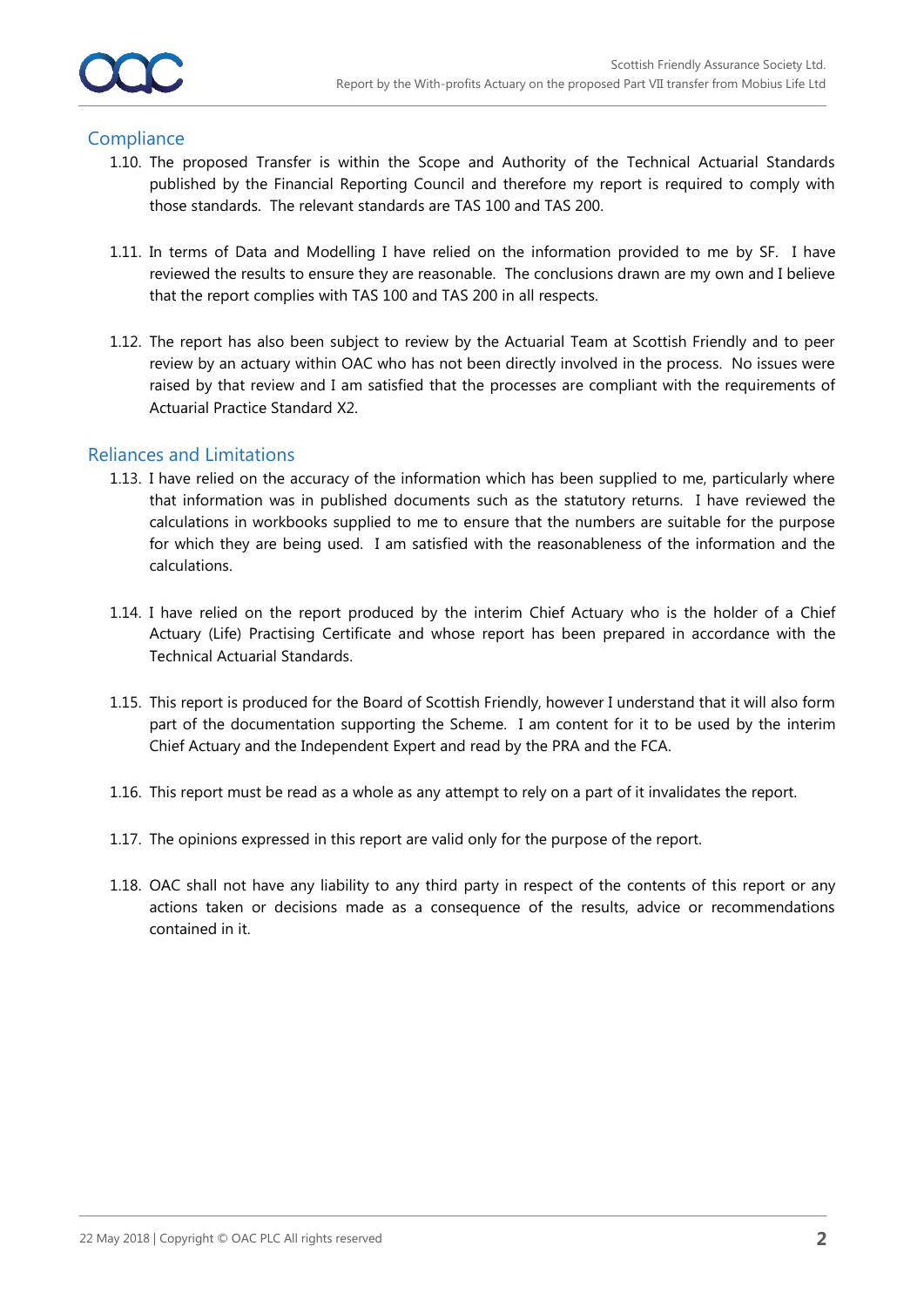### 2. Background information

### Scottish Friendly Assurance Society Ltd.

- 2.1. SF is a Friendly Society registered and incorporated under the Friendly Societies Act 1992 with No. 3 COLL (S). The registered office of SF is situated at Scottish Friendly House, 16 Blythswood Square, Glasgow G2 4HJ.
- 2.2. SF is an authorised person for the purposes of FSMA and has Part 4A permission under FSMA to carry out long term insurance business in classes I, III and IV as set out in Part II of Schedule 1 to the Regulated Activities Order.

### **Mobius**

- 2.3. Mobius Life Limited ('Mobius') is an authorised unit-linked UK life insurance company. It is authorised by the Prudential Regulation Authority and regulated by the Financial Conduct Authority and the Prudential Regulation Authority. It is Registered in England and Wales at: 7th Floor, 20 Gresham Street, London EC2V 7JE. Registered No. 3104978.
- 2.4. Mobius has a Part 4A permission under FSMA to effect and carry on Long Term Business in the United Kingdom in classes I, III and VII set out in Part II of Schedule 1 to the RAO. As at the date of this Scheme, the business which Mobius is intending to transfer falls within class III set out in Part II of Schedule 1 to the RAO.
- 2.5. The Carter portfolio is a contract-based pension business offering group personal pension (GPP) and group stakeholder pensions (GSP) to employers for them to provide Defined Contribution (DC) pension arrangements for their employees. There are small volumes of individual personal pension business and trustee investment plans with associated member administration services. The business offers pension saving to retirement, however they currently do not offer any post retirement products.
- 2.6. The portfolio has c.13,000 policyholders, 67 employers and c.£350m of assets under management as at 30/09/2016. The majority of the policyholders are 'preserved' members. That is, they are no longer employed and/or contributing to the scheme, however their pension assets remain invested with Mobius.

### Other Information

2.7. A list of the documents supplied to me and which I have considered is shown in Appendix 1.

### Other reports

2.8. I have read and considered the reports produced by the interim Chief Actuary of SF. I have relied on the information in the report produced by the interim Chief Actuary of SF, although I have reviewed the information to ensure that it is reasonable and that any conclusions drawn from it are reasonable.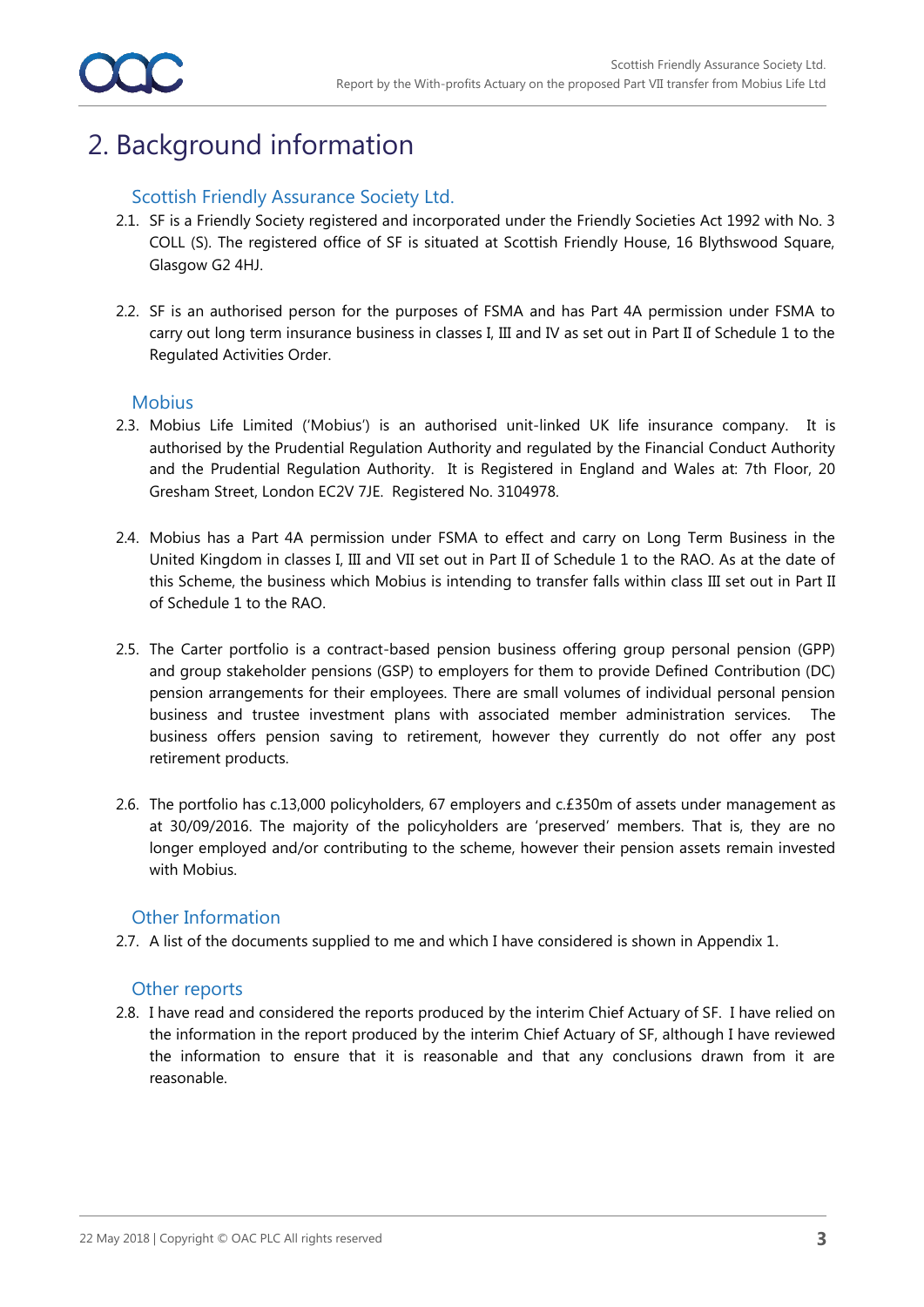### 3. Summary of the Scheme

### Transferring Business

- 3.1. A portfolio of unit-linked long-term business written by Mobius is to be transferred to SF. The portfolio will be transferred into the SF Main Fund.
- 3.2. All policyholders of Mobius will become members of SF.
- 3.3. SF will pay Mobius the sum of £3.1 million representing an allowance for the profits expected to emerge from the portfolio unit-linked business. This money will be paid out of the SF Main fund.

### Jurisdiction of Policyholders

3.4. The policyholders in the SF Main Fund are domiciled in the UK, other than a very small number domiciled in the Republic of Ireland. The policyholders of the transferring business are mainly domiciled in the UK with a very small number domiciled outside the UK whose contracts were made in the UK.

### Effect of the Transfer

- 3.5. I have been provided with a copy of the Scheme in respect of the proposed transfer.
- 3.6. Under the Scheme the unit-linked business will be transferred into the Main Fund of SF.
- 3.7. All premiums and other sums payable to Mobius in respect of the transferred business will, from the Effective Date, become payable to SF.
- 3.8. SF will assume all the liabilities in respect of the transferred business, including the responsibility to pay claims.

#### Assets Transferred

3.9. The amount of assets transferred into the SF Main Fund to match the liabilities of the transferred unit-linked business is £344m based on the business in force at 31 December 2016. This comprises the value of the linked funds in which the unit-linked policies are invested and an amount in respect of sterling reserves (which is negative) for the transferring unit-linked policies. The regulatory capital for this business will be provided from the existing free capital within the SF Main Fund.

#### Operation of Sub Funds

3.10. SF currently has four notional sub funds comprising business transferred from Scottish Legal Life, LANMAS, Rational Shelley and MGM. There will be no changes to any of the sub funds as a result of the transfer.

### Reinsurance Treaties

3.11. SF has reinsurance treaties in force for some of its existing term assurance business, for some of its immediate annuity business and for its Flexible Income Annuity business. None of these treaties are affected by the proposed transfer.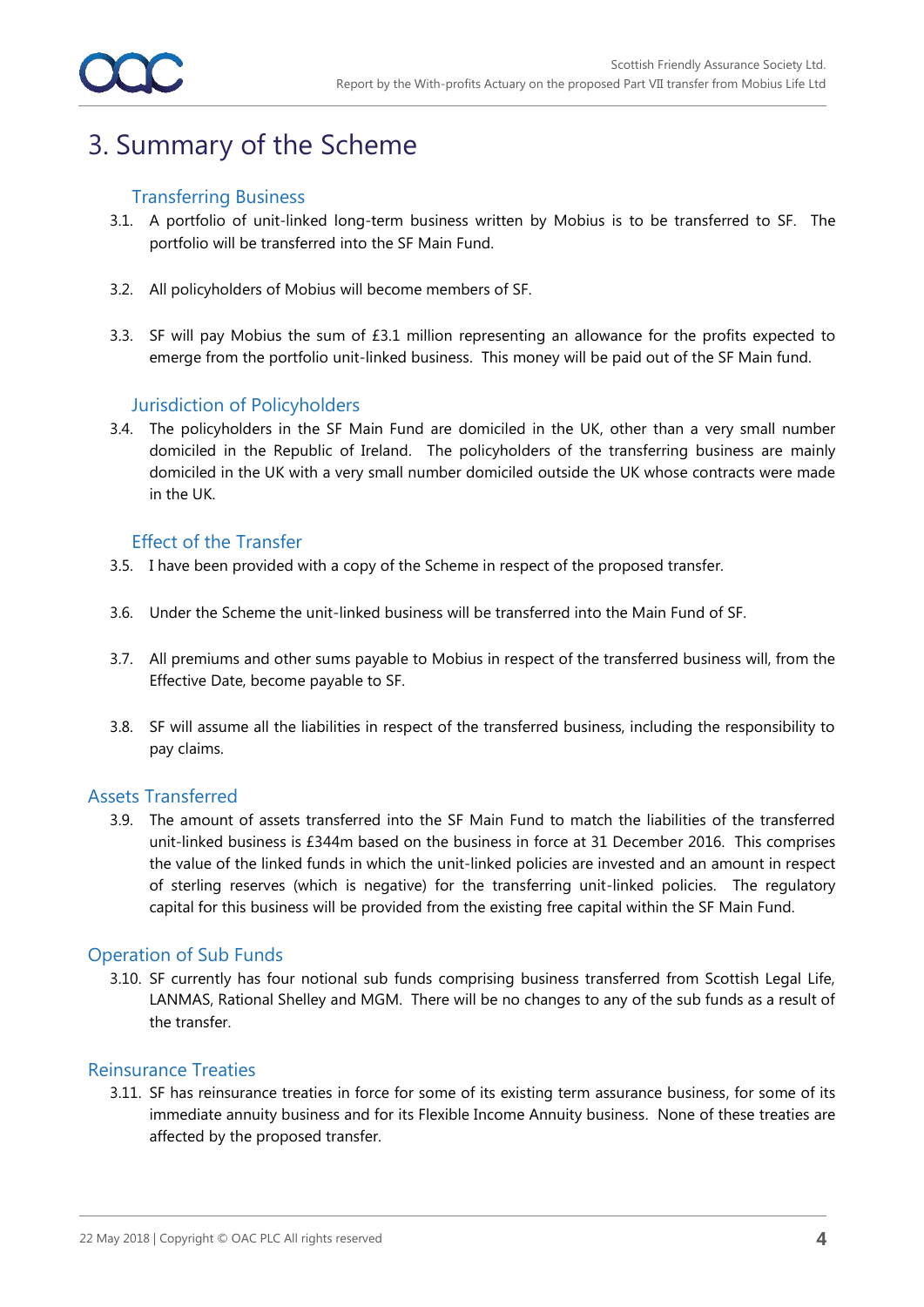

3.12. The assets of Carter will be transferred to Scottish Friendly via a reinsurance agreement with Mobius. To protect against the risk of default a floating charge will be provided by Mobius on the assets acquired. This process is described more fully in the report of the interim Chief Actuary.

### Circularisation of policyholders

- 3.13. Notification of the Scheme will be published in national newspapers. All individual policyholders of Mobius will be contacted directly, where this is possible. SFA has a Board of Delegates who represent the membership and these delegates will be supplied with a full pack of information about the transfer. The transaction will require a positive vote from the delegates (75% in favour) in order to proceed. It is not SF's intention to circularise its other policyholders and a dispensation will be requested from the Court. The main reasons for not notifying all SF policyholders are as follows:
	- The exercise would be disproportionately expensive given that there is no practical impact on the SF policyholders.
	- There will be no change to the administration or claims handling of the SF policies as a result of the transfer.

### Costs of the Scheme

3.14. SF's and Mobius' own transaction costs, such as legal and consultancy fees and the costs of any redundancies arising from the transfer, being borne by the respective firms. The costs of the Independent Expert will be shared equally between SF and Mobius.

### **Transfer**

- 3.15. The rights under the contracts will not be changed as a result of the transfer.
- 3.16. It is proposed that the transfer will take place on 31 October 2018.

### Reserving and Regulatory Capital

3.17. The regulatory capital requirements in respect of the transferring unit-linked business will be met by assets already held in the SF Main Fund.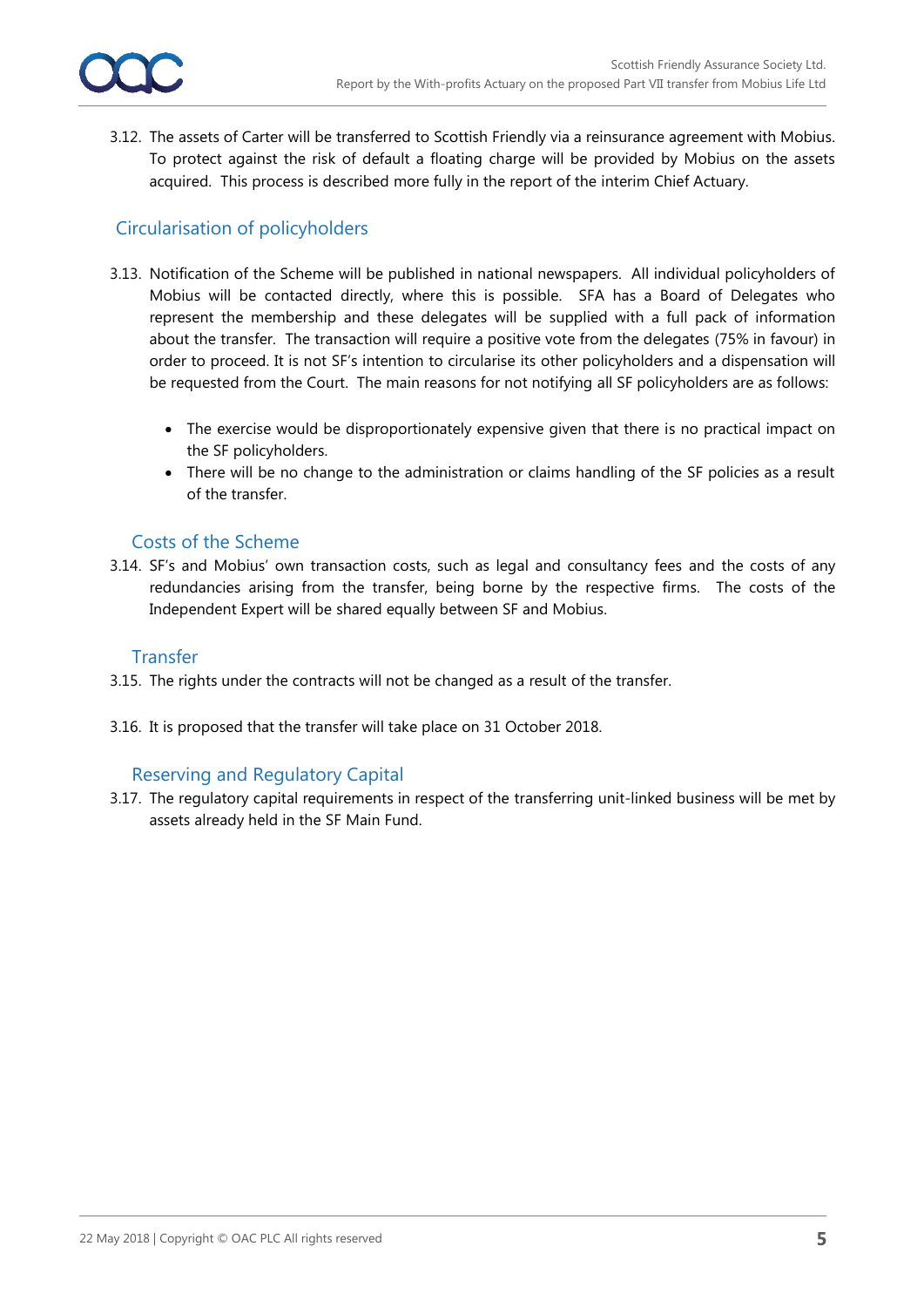### 4. The Effect of the Scheme - Security

4.1. As the with-profits actuary for SF my responsibility is to consider the interests of the existing withprofits policyholders and to report on the effect of the scheme on their security and benefit entitlements. The scope of my report also extends to the other policyholders of SF. In this section I consider the Scheme as it affects the security of the policyholders who are all members of SF. The effect on benefit expectations and other contractual conditions is considered in Section 5.

### Capital and Solvency

- 4.2. The security of the current policyholders relies on the technical provisions (including the Risk Margin) which are set in accordance with the Solvency 2 Rules, the Solvency Capital Requirement (SCR), and in the free reserves.
- 4.3. In his report the interim Chief Actuary reviews the solvency position of SF before and after the transfer.
- 4.4. The figures have been calculated as at 31 December 2016, based on the reported Pillar 1 position and the calculated Pillar 2 position, and on the information provided by Mobius regarding the Carter business. Allowance has been made for any material changes since 31 December 2016. The methodologies and assumptions used in the calculations are consistent with those used at 31 December 2016 for Pillar 1 and broadly consistent with those as at 31 December 2016 for Pillar 2.
- 4.5. I have relied on the figures in the report of the SF interim Chief Actuary. These show that the effect of the transfer on the Pillar 1 position is that the amount of assets available to cover the SCR is virtually the same. However the increase in the SCR resulting from the additional capital required by the transferred-in portfolio means that the coverage of the SCR reduces from 199% to 192%. This is still a very satisfactory level of coverage and well within SF's risk tolerance.
- 4.6. A summary of the impact on the capital position is included as Appendix 2.

### Existing Sub Funds

4.7. The proposed transfer will make no difference to the existing sub funds which will continue to operate as currently.

### Capital management

- 4.8. Firms are also required by the PRA to carry out their Own Risk and Solvency Assessment (ORSA). This is often referred to as Pillar 2.
- 4.9. This shows that on the Pillar 2 basis the available amount of free capital is broadly consistent and the capital coverage reduces, however the amount of free capital remains comfortably above the amount which is consistent with SF's risk appetite and I therefore do not consider that the transfer is detrimental to the interests of the existing policyholders.
- 4.10.SF has internal tolerances around capital adequacy, primarily relating to the capital coverage on a Pillar 2 basis. These are outlined in the risk appetite within the Risk Management Framework, which feeds into the Own Risk Solvency Assessment.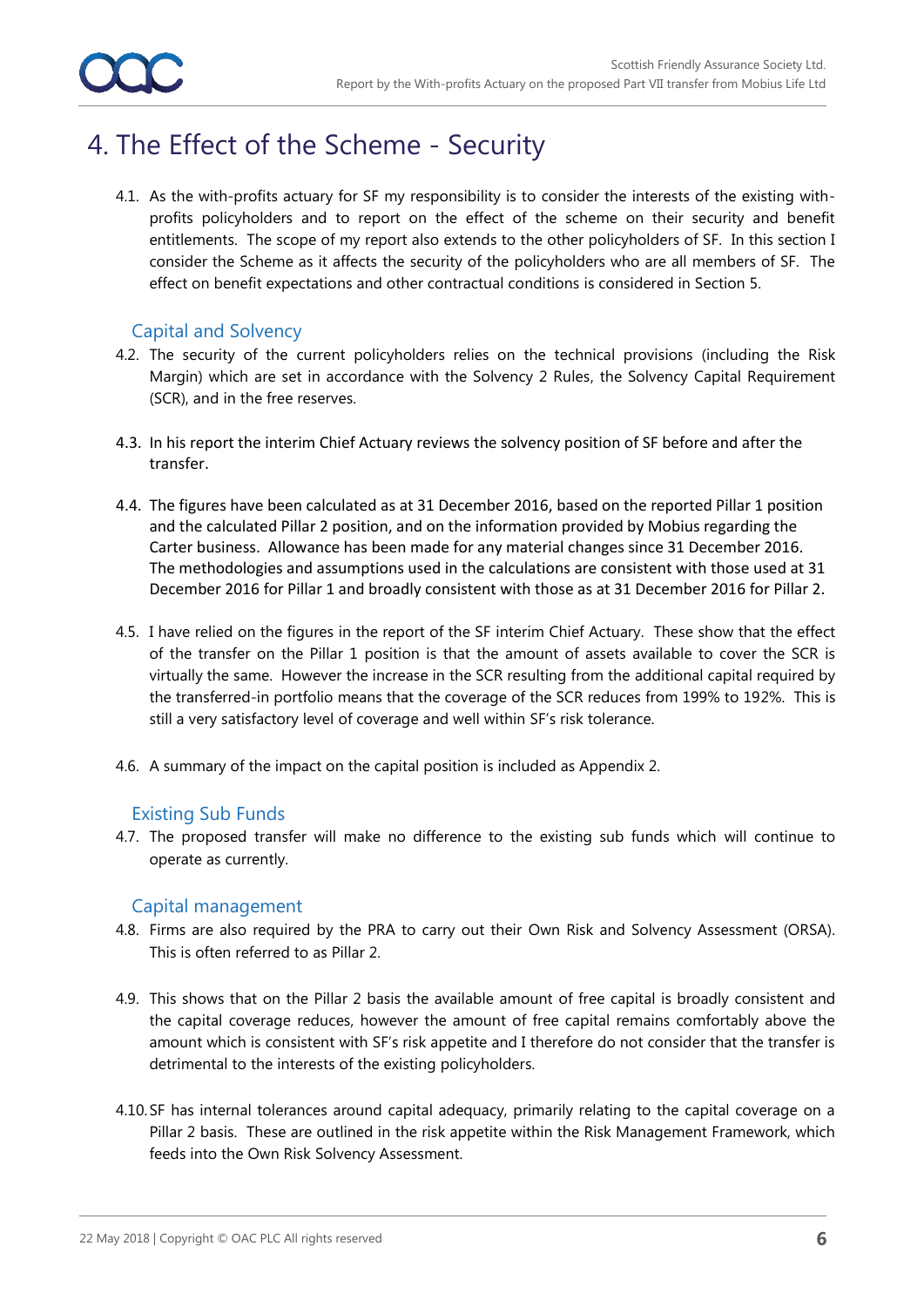4.11.It is not expected that the Scheme will result in these tolerances being breached, nor is it expected that the Scheme will require the tolerances to be changed.

#### **Other**

4.12.I have consulted the interim Chief Actuary of SF and I consider that there are no material operational risks arising from this transfer which would affect the security of the SF policyholders. This is because, as explained in paragraph 5.15, there will be no change to the operational and administrative arrangements of the existing SF business as a result of the transfer.

### **Conclusion**

4.13.My conclusion is that the proposed Scheme has no adverse effects on the security of the policyholders in the SF Main Fund, as the free capital is broadly unchanged on the Pillar 1 basis and the reduction in free capital on the Pillar 2 basis is not significant in the context of SF's appetite for risk. The expected flow of surplus arising from the transferred business should enhance the capital position as the business unwinds. I also conclude that the security of the policyholders in the SF sub funds remains secure. The amount of capital in the sub funds is unaffected by the transfer, and there would only be an impact in the unlikely event that they required support from the Main Fund and the solvency of the Main Fund was compromised.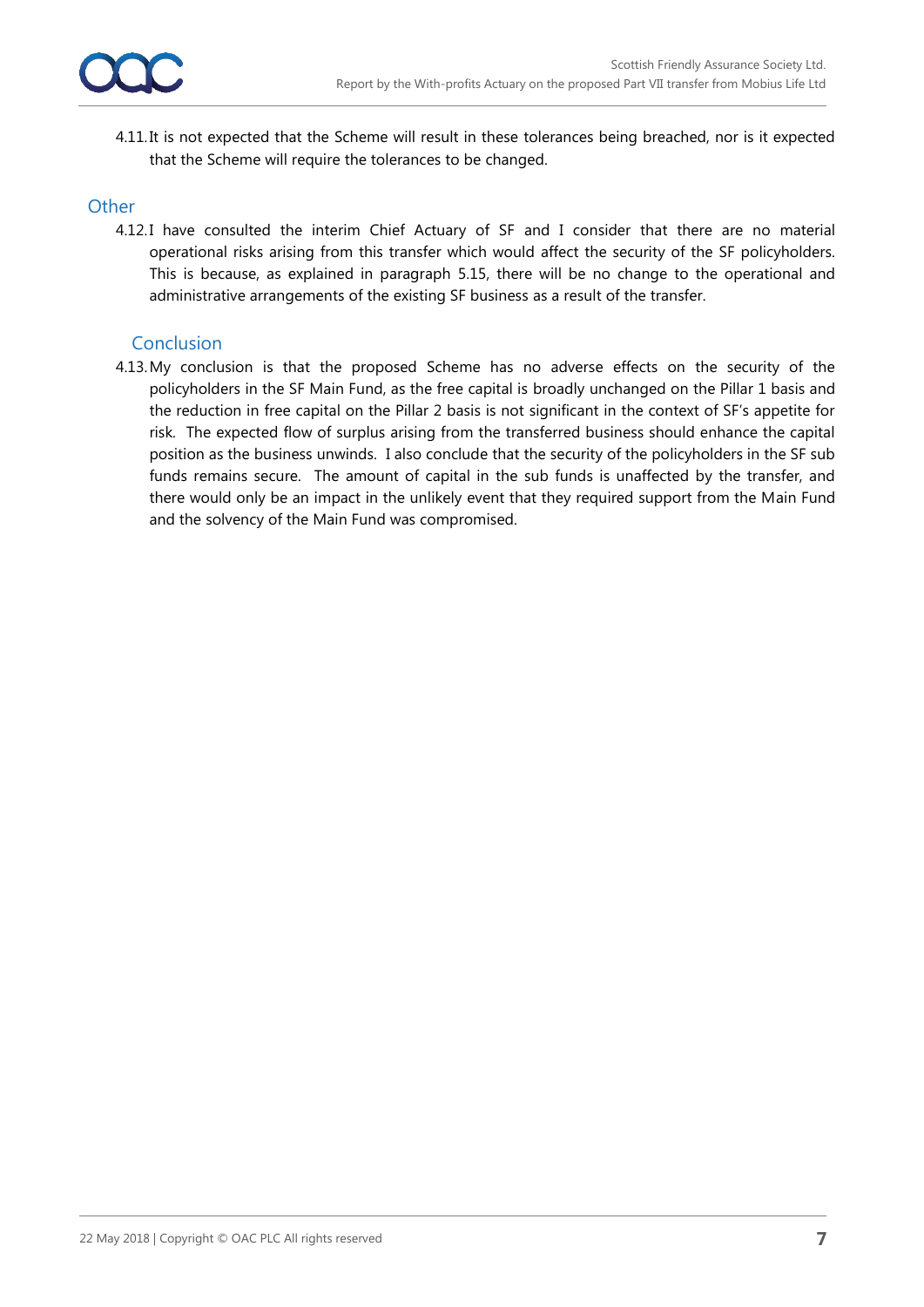### 5. The Effect of the Scheme – Benefit Expectations

### Benefits, Guarantees and Options

5.1. The contractual benefit expectations of all the SF policyholders remain unchanged by the Scheme.

### Bonus Expectations

- 5.2. The purchase price to be paid, the costs of the Scheme, and the increase in the Regulatory Capital Requirement are all relatively small in relation to the amount of free capital in the SF Main Fund. I therefore do not expect the Scheme to have any impact on the current bonus rates paid to existing with-profits policyholders.
- 5.3. The SF main fund remains financially strong and, in the long term, the charges from the Mobius business and the surplus released from the business transferred into the main fund will increase the free capital of SF and should enhance its capacity to pay bonuses. I therefore do not consider that the Transfer will have an adverse effect on the bonus earning capability of the SF Main Fund. I do not believe that the bonus expectations of the with-profits policyholders in the SF Main Fund will be adversely affected as a result of the Transfer.
- 5.4. The existing sub funds which contain business transferred from Marine & General Mutual, Scottish Legal Life, The London Aberdeen and Northern Assurance Society, and Rational Shelley will be unaffected by the transfer and there will be no change to the bonus expectations of the with-profits policyholders in these sub funds.

### Charges and Expenses

- 5.5. SF will be entitled to receive the management charges applicable to the portfolio of unit-linked policies. SF will be liable to pay charges to the providers of administration and investment management services for the portfolio. It is anticipated that the difference between the value of the streams of income and outgo will result in a positive return to the SF Main fund and hence to the with-profits policyholders in that fund.
- 5.6. The price that SF is paying for the portfolio is, on the central set of assumptions, lower than the present value of the excess of charges over costs.
- 5.7. I have reviewed the assumptions made in this calculation and am satisfied that they are appropriate.
- 5.8. The calculations made also allow for adverse deviations in the actual experience compared to the assumptions and in most plausible scenarios there is still a profit to the fund.
- 5.9. In addition the possibility exists that in the future SF could take either the administration services or the investment management services (or both) in house and this would almost certainly increase the value of the future profits.
- 5.10.My conclusion is that while there is a small risk that the value emerging from the portfolio will fall short of the purchase price, this risk is a relatively unlikely event and the possibility of it occurring is being appropriately managed and mitigated. In any event the amount of any possible reduction in free capital is not material in the context of Scottish Friendly's overall capital position.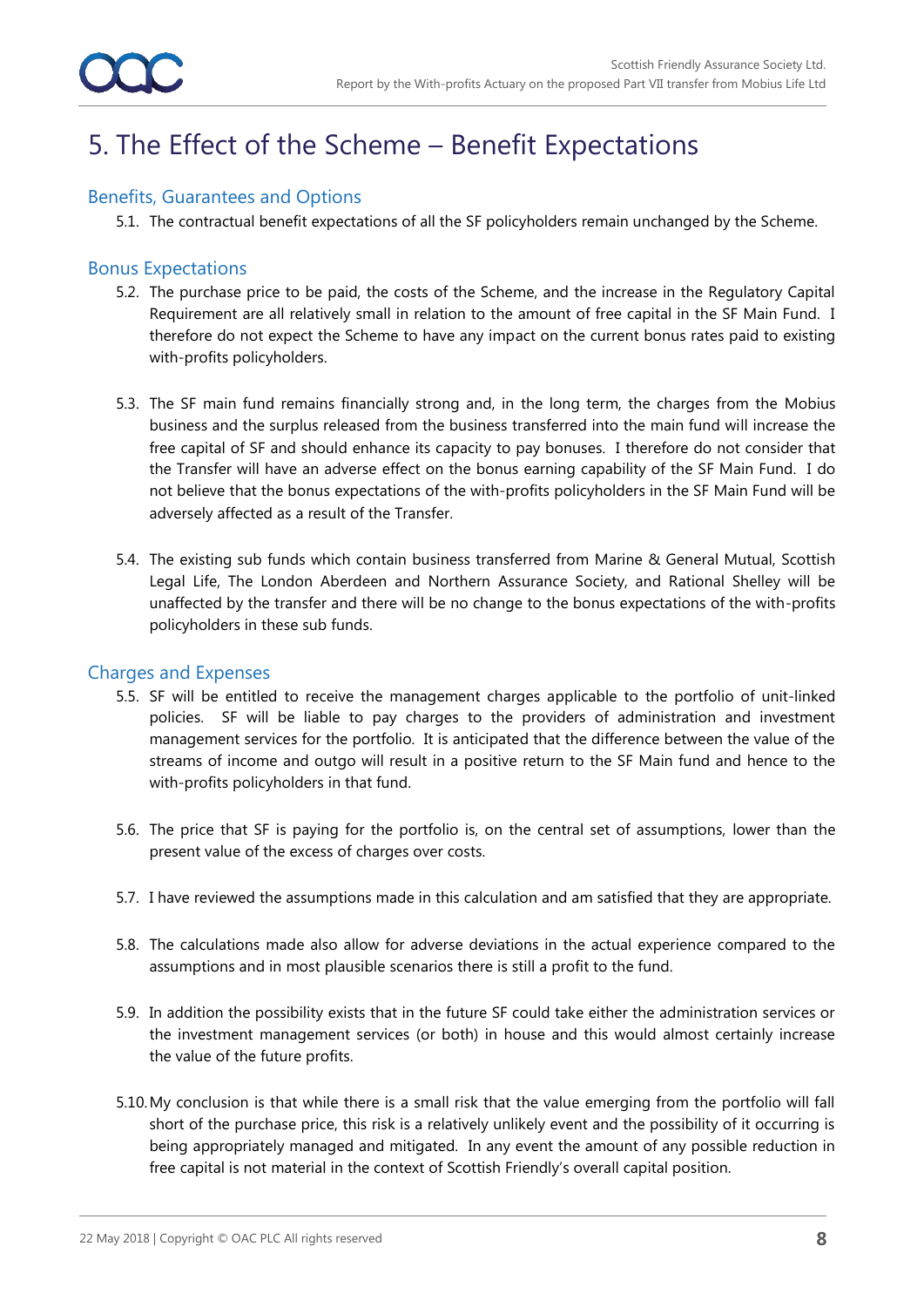

5.11.There will be no effect on the charges made to the existing sub funds.

### Investment Policy

- 5.12.The current practice of SF is that the investment policy is considered separately for the Main Fund and each of the sub funds. The Investment policy takes into account the different profiles of the separate funds and ensures that the investment policy matches the profile.
- 5.13.For the sub funds the policy takes account of the fact they are closed to new business and allows for the remaining outstanding term of the business in force. For the SF Main Fund the investment profile reflects the fact that the fund is open to new business and the aim is to secure the best possible return on the funds, subject to ensuring that all contractual benefits can be met as they fall due. For each separate fund the investment policy is set out in the PPFM.
- 5.14.The transfer of the Mobius unit-linked business into the SF Main Fund is not expected to alter the investment profile of that fund. The unit linked business will be matched by appropriate unit linked funds, and any non-unit reserves will be matched with fixed interest securities, but such reserves are likely to be relatively small in the context of the fund as a whole.
- 5.15.I therefore do not consider that the transfer of the Mobius business into the Main Fund will have any adverse effect on the investments backing the with-profits policies.

#### Administration and Service Standards

5.16.The current plan is that the transferring policies will continue to be administered by the existing third party provider. This means there should be no impact on the administration and service standards of the current SF business.

### Membership Rights

5.17.All membership rights of existing members of Scottish Friendly will be preserved and remain unaffected by the Transfer. All policyholders of Mobius will become members of Scottish Friendly. The increase in membership as a result of the Transfer means that there will be a slight dilution in the membership rights of existing SF members, but I do not consider that this has a material impact on their security or benefit expectations. The number of extra members is just over 13,000 and the existing membership of Scottish Friendly is about 1.2 million, so the extra membership represents just over 0.1% of Scottish Friendly's existing membership.

#### Existing Sub Funds

5.18.As I have said above the existing sub funds will be unaffected by the transfer.

#### Governance of with-profits business

- 5.19.Following the Scheme, the SF Board will continue to provide governance over existing SF policyholders, non-profit and with-profits.
- 5.20.With-profits business governance will continue to be provided by the SF With-Profits Actuary and Independent Person, both being the same individuals who currently oversee the SF Main Fund and the notional sub funds
- 5.21.The PPFM documents of the SF Main Fund and the existing sub funds will remain unaltered.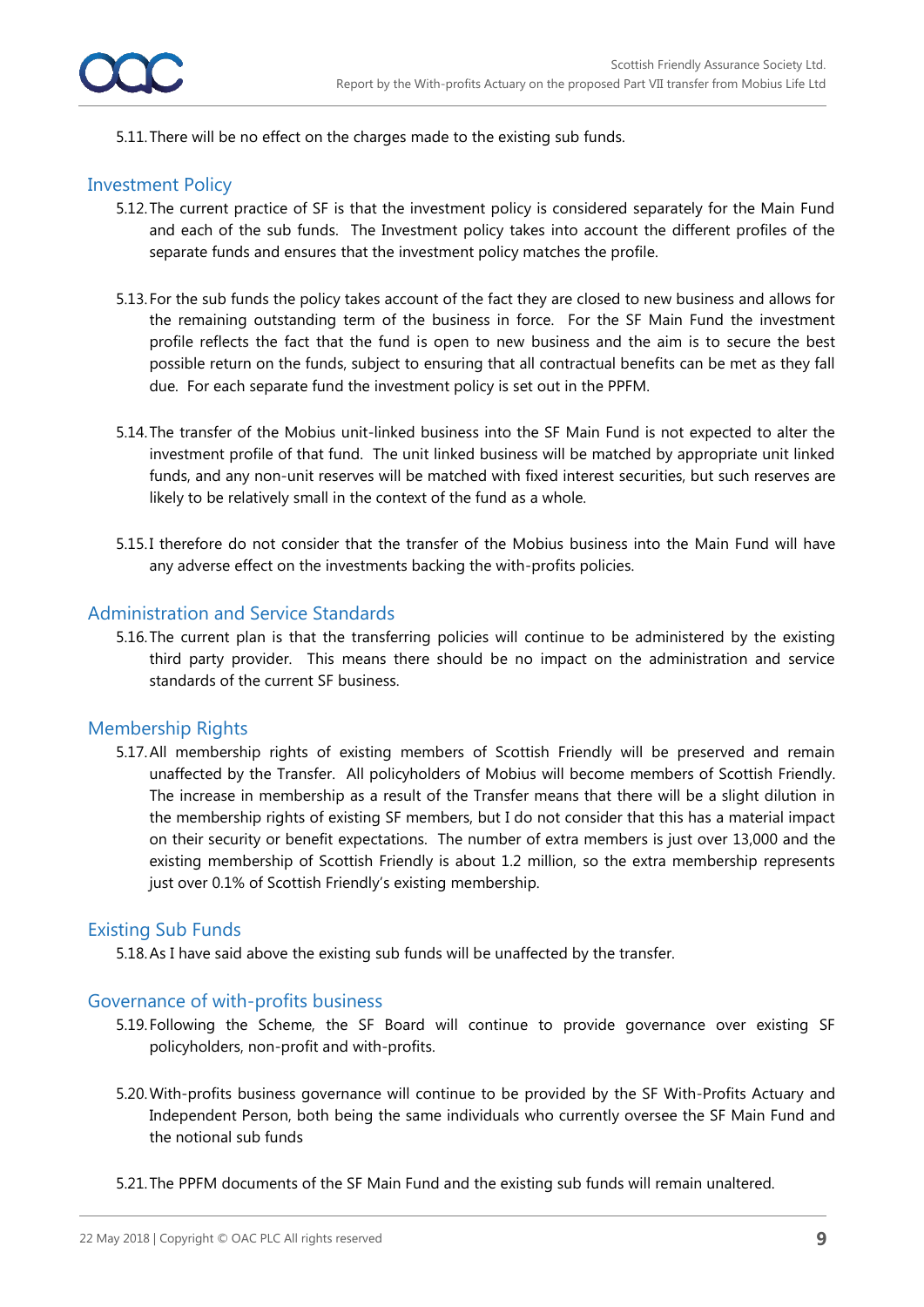### Taxation

5.22.SF has received advice that there are not expected to be any adverse tax consequences of the proposed transfer and I understand that the appropriate clearances are being sought from HMRC.

### **Summary**

- 5.23.I consider that the benefit expectations of the SF with-profits policyholders will not be adversely affected by the Transfer.
- 5.24.I consider that the benefit expectations of the SF non-profit policyholders will not be adversely affected by the Transfer.
- 5.25.I consider that the membership rights of the existing members of the SF Main Fund will not be adversely affected by the transfer in any material way.
- 5.26.I consider that the membership rights and benefit expectations of the policyholders in the current SF Sub funds are very unlikely to be affected by the transfer.
- 5.27.I consider that the bonus prospects of policyholders with with-profits policies will not be diminished as a result of the transfer. In fact the transfer is likely to enhance the surplus available for distribution.
- 5.28. I consider that service standards for existing policyholders will be maintained.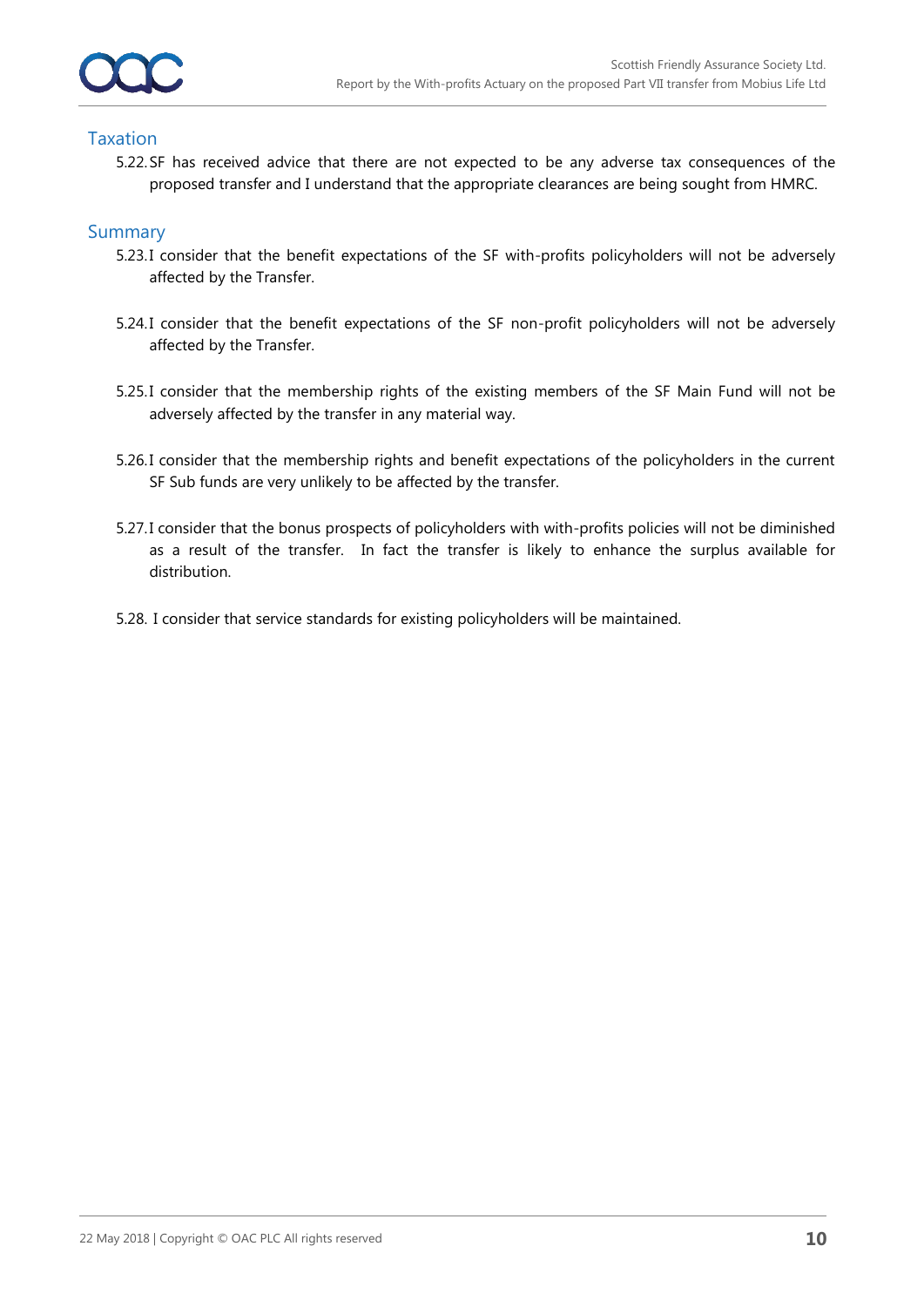### 6. Conclusion

- 6.1. It is my opinion that the proposed transfer does not have any adverse impact on the existing withprofits policyholders of SF. I do not consider that it has an adverse impact on the policyholders with non-profit policies, or those in the current sub funds.
- 6.2. It is my opinion that the transfer does not introduce any significant additional operational risks into SF which could adversely affect the interests of the existing members.
- 6.3. It is my opinion that there will be no detriment to the administration of the existing policies as a result of the Scheme.
- 6.4. I therefore conclude that there is no reason, in terms of maintaining the interests of existing members, why the transfer should not proceed.
- 6.5. I consider that there is no need for any additional covenants or undertakings from SF or Mobius other than those given in, or pursuant to, the terms of the Scheme.
- 6.6. I confirm that I have made clear which facts and matters referred to in this report are within my own knowledge and which are not. Those that are within my own knowledge I confirm to be true. The opinions I have expressed represent my true and complete professional opinions on the matters to which they refer.

Lechnere

David Lechmere FIA With-profits Actuary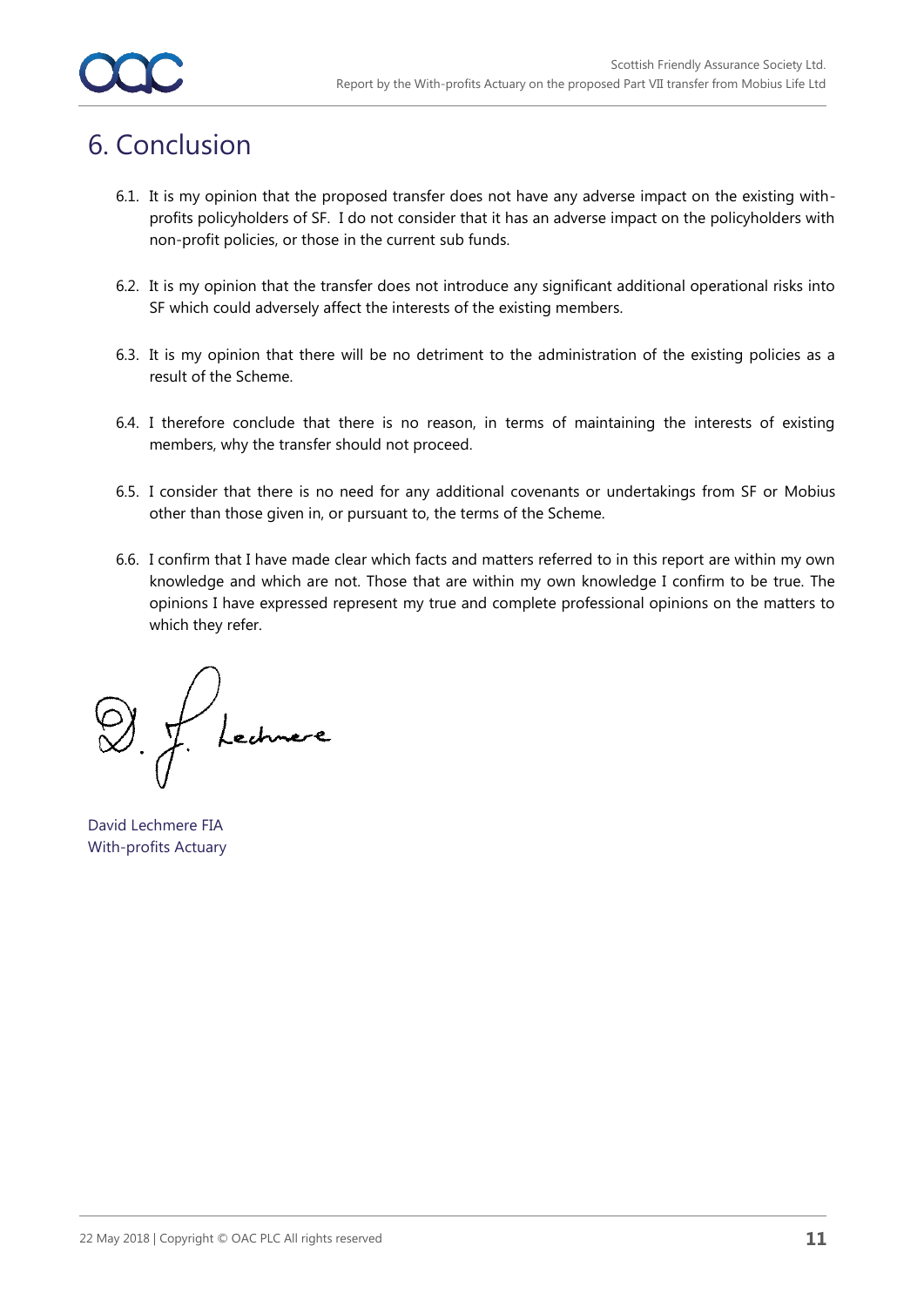### Appendix 1 – Documents Reviewed

The Scheme Document

The report of the interim Chief Actuary of Scottish Friendly

The report of the Independent Expert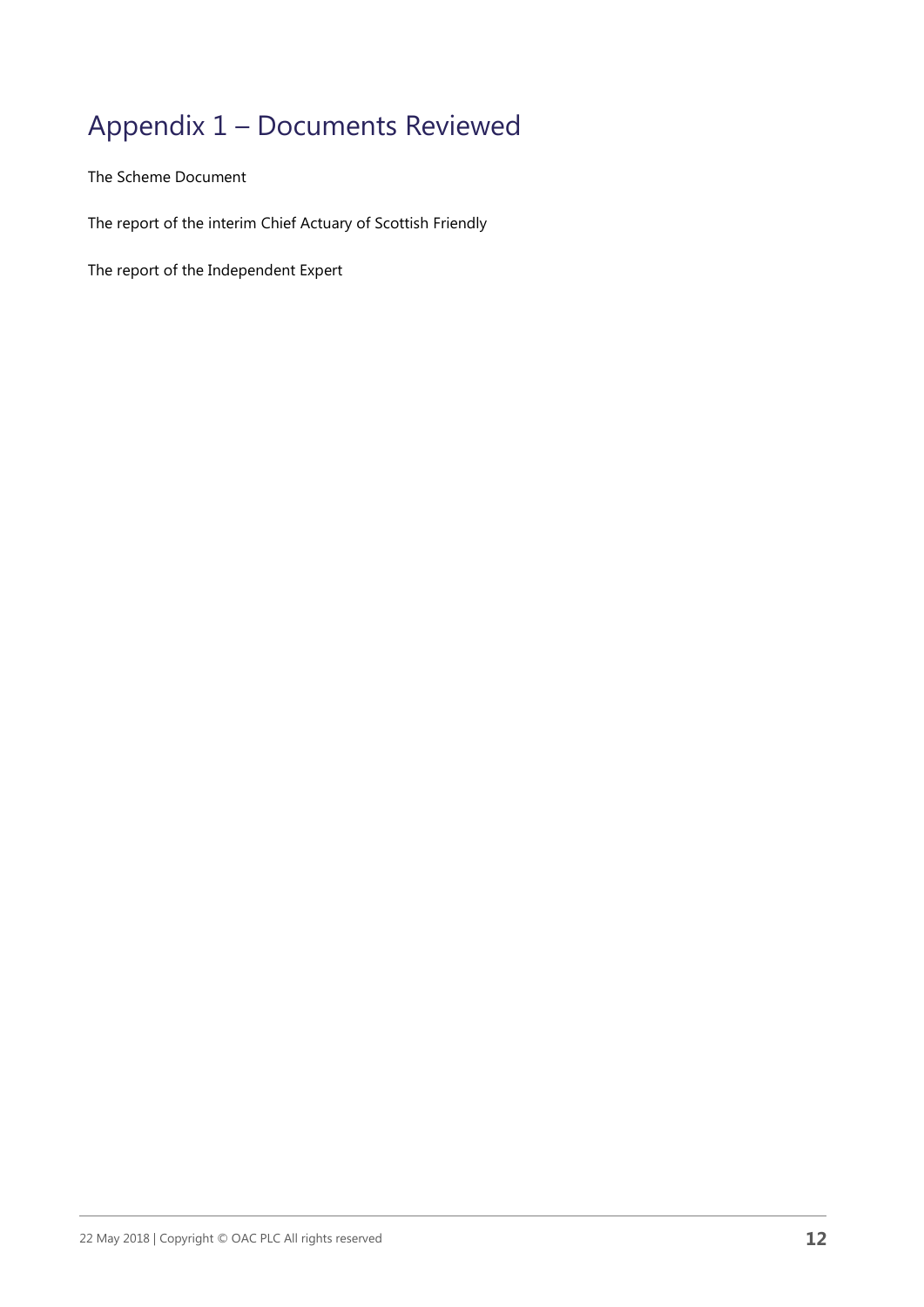## Appendix 2 - Impact of Scheme on Pillar 1 solvency position

### Solvency position prior to transfer

The Pillar 1 solvency position of SF prior to the Scheme is outlined below (all figures in £m):

|                                               | <b>SF Main</b> | <b>LAN</b>               |           |            |                          | Aggregate<br>SF before |
|-----------------------------------------------|----------------|--------------------------|-----------|------------|--------------------------|------------------------|
| Capital requirement                           | Fund           | <b>MAS</b>               | <b>RS</b> | <b>SLL</b> | MGM                      | transfer               |
| Market risk                                   | 3.2            |                          |           | 0.5        | 62.3                     | 65.9                   |
| Counterparty default risk                     | 7.9            | $\overline{\phantom{a}}$ |           | 0.8        | 2.9                      | 11.6                   |
| Life underwriting risk                        | 7.7            | 0.0                      | 0.0       | $0.0\,$    | 2.6                      | 10.3                   |
| Health underwriting risk                      |                | $\overline{\phantom{a}}$ |           |            | -                        |                        |
| Non-life underwriting risk                    |                | $\overline{\phantom{a}}$ |           | -          | $\overline{\phantom{0}}$ |                        |
| Diversification                               | $-5.1$         | $\overline{\phantom{a}}$ |           | $-0.2$     | $-4.0$                   | $-14.6$                |
| <b>Basic Solvency Capital Requirement</b>     | 13.7           | 0.0                      | 0.0       | 1.0        | 63.8                     | 73.3                   |
| Adjustment due to RFF/MAP nSCR<br>aggregation |                |                          |           |            |                          | 5.2                    |
| Operational risk                              | 2.8            | 0.0                      | 0.0       | 0.3        | 4.6                      | 7.8                    |
| Loss-absorbing capacity of technical          |                |                          |           |            |                          |                        |
| provisions                                    | $-4.3$         | $-0.0$                   | $-0.0$    | $-0.2$     | $-0.0$                   | $-4.5$                 |
| Solvency Capital Requirement                  | 12.2           | 0.0                      | 0.1       | 1.2        | 68.4                     | 81.8                   |
| Minimum Capital Requirement                   |                |                          |           |            |                          | 28.6                   |

| Capital requirement                                                     | SF Main<br>Fund          | LAN<br><b>MAS</b>        | <b>RS</b> | <b>SLL</b> | <b>MGM</b> | Aggregate<br>SF before<br>transfer |
|-------------------------------------------------------------------------|--------------------------|--------------------------|-----------|------------|------------|------------------------------------|
| Assets                                                                  | 1,246.7                  | 24.7                     | 9.9       | 93.2       | 1,178.0    | 2,552.4                            |
| Technical provisions - life (excluding<br>index-linked and unit-linked) | 553.8                    | 13.8                     | 9.5       | 68.7       | 1,030.4    | 1,676.2                            |
| Technical provisions - index-linked and<br>unit-linked                  | 573.6                    | 8.3                      |           | 9.1        |            | 591.0                              |
| Other liabilities                                                       | 29.1                     | 0.3                      | 0.1       | 4.2        | 65.7       | 99.3                               |
| <b>Current liabilities</b>                                              | $-2.8$                   | $\overline{\phantom{a}}$ | $-0.0$    | 0.3        | 5.8        | 3.3                                |
| <b>Total liabilities</b>                                                | 1,153.7                  | 22.4                     | 9.6       | 82.3       | 1,102.0    | 2,369.8                            |
| Excess of assets over liabilities                                       | 93.0                     | 2.3                      | 0.3       | 10.9       | 76.0       | 182.6                              |
| Restriction of own funds due to ring-<br>fencing                        | $\overline{\phantom{a}}$ | 2.2                      | 0.2       | 9.8        | 7.7        | 19.9                               |
| Own funds                                                               | 93.0                     | 0.0                      | 0.1       | 1.2        | 68.4       | 162.7                              |
| Ratio of Eligible own funds to SCR                                      | 766%                     | 100%                     | 100%      | 100%       | 100%       | 199%                               |
| Ratio of Eligible own funds to MCR                                      |                          |                          |           |            |            | 568%                               |

The figures are calculated as at 31 December 2016.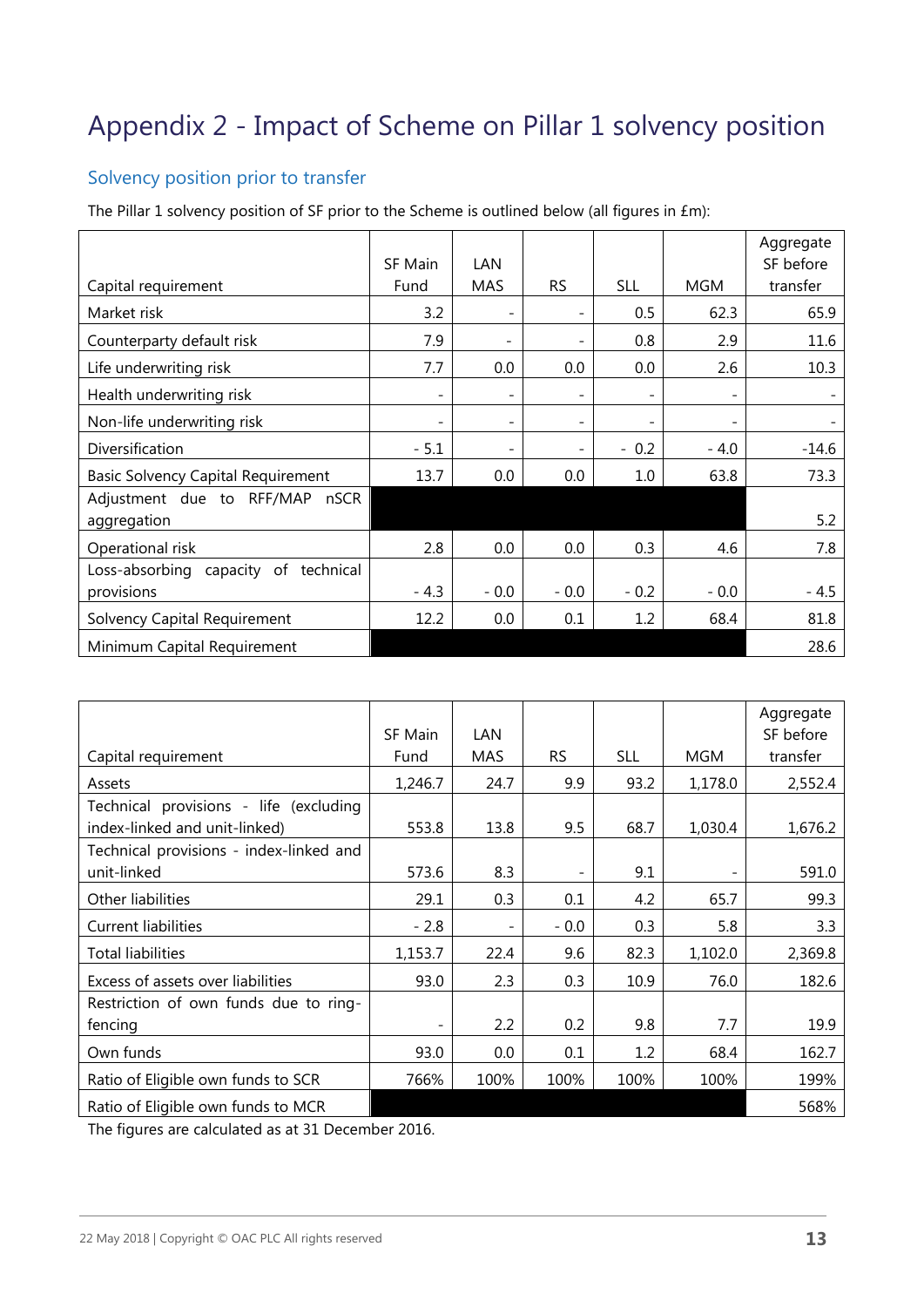### Solvency position post transfer

The Pillar 1 solvency position of SF after the Scheme is outlined below (all figures in £m):

| Capital requirement                                | SF Main<br>Fund          | LAN<br><b>MAS</b>        | <b>RS</b>                | <b>SLL</b>               | <b>MGM</b>               | Aggregate<br>SF after<br>transfer |
|----------------------------------------------------|--------------------------|--------------------------|--------------------------|--------------------------|--------------------------|-----------------------------------|
| Market risk                                        | 6.9                      | $\overline{\phantom{a}}$ |                          | 0.5                      | 62.3                     | 69.7                              |
| Counterparty default risk                          | 7.9                      | $\overline{\phantom{a}}$ | $\overline{a}$           | 0.8                      | 2.9                      | 11.6                              |
| Life underwriting risk                             | 9.6                      | 0.0                      | 0.0                      | 0.0                      | 2.6                      | 12.2                              |
| Health underwriting risk                           | $\overline{\phantom{a}}$ | $\overline{\phantom{a}}$ | $\overline{\phantom{a}}$ | $\overline{\phantom{0}}$ | $\overline{\phantom{a}}$ |                                   |
| Non-life underwriting risk                         | $\overline{\phantom{a}}$ | $\overline{\phantom{a}}$ | $\overline{\phantom{a}}$ | $\overline{\phantom{a}}$ | $\overline{\phantom{a}}$ |                                   |
| Diversification                                    | $-7.1$                   | $\overline{\phantom{a}}$ |                          | $-0.2$                   | $-4.0$                   | $-15.8$                           |
| Basic Solvency Capital Requirement                 | 17.4                     | 0.0                      | 0.0                      | 1.0                      | 63.8                     | 77.8                              |
| Adjustment due to RFF/MAP nSCR<br>aggregation      |                          |                          |                          |                          |                          | 4.4                               |
| Operational risk                                   | 3.2                      | 0.0                      | 0.0                      | 0.3                      | 4.6                      | 8.2                               |
| Loss-absorbing capacity of technical<br>provisions | $-4.3$                   | $-0.0$                   | $-0.0$                   | $-0.2$                   | 0.0                      | $-4.5$                            |
| Solvency Capital Requirement                       | 16.2                     | 0.0                      | 0.1                      | 1.2                      | 68.4                     | 85.8                              |
| Minimum Capital Requirement                        |                          |                          |                          |                          |                          | 31.0                              |

| Capital requirement                                                     | SF Main<br>Fund | <b>LAN</b><br>MAS        | <b>RS</b> | <b>SLL</b> | <b>MGM</b> | Aggregate<br>SF after<br>transfer |
|-------------------------------------------------------------------------|-----------------|--------------------------|-----------|------------|------------|-----------------------------------|
| Assets                                                                  | 1,586.9         | 24.7                     | 9.9       | 93.2       | 1,178.0    | 2,892.6                           |
| Technical provisions - life (excluding<br>index-linked and unit-linked) | 553.8           | 13.8                     | 9.5       | 68.7       | 1,030.4    | 1,676.2                           |
| Technical provisions - index-linked and<br>unit-linked                  | 912.6           | 8.3                      |           | 9.1        |            | 930.0                             |
| Other liabilities                                                       | 29.1            | 0.3                      | 0.1       | 4.2        | 65.7       | 99.3                              |
| <b>Current liabilities</b>                                              | $-2.8$          | $\overline{\phantom{a}}$ | $-0.0$    | 0.3        | 5.8        | 3.3                               |
| <b>Total liabilities</b>                                                | 1,492.7         | 22.4                     | 9.6       | 82.3       | 1,102.0    | 2,708.9                           |
| Excess of assets over liabilities                                       | 94.1            | 2.3                      | 0.3       | 10.9       | 76.0       | 183.7                             |
| Restriction of own funds due to ring-<br>fencing                        |                 | 2.2                      | 0.2       | 9.8        | 7.7        | 19.9                              |
| Own funds                                                               | 94.1            | 0.0                      | 0.1       | 1.2        | 68.4       | 163.8                             |
| Ratio of Eligible own funds to SCR                                      | 580%            | 100%                     | 100%      | 100%       | 100%       | 191%                              |
| Ratio of Eligible own funds to MCR                                      |                 |                          |           |            |            | 528%                              |

The figures are calculated as at 31 December 2016.